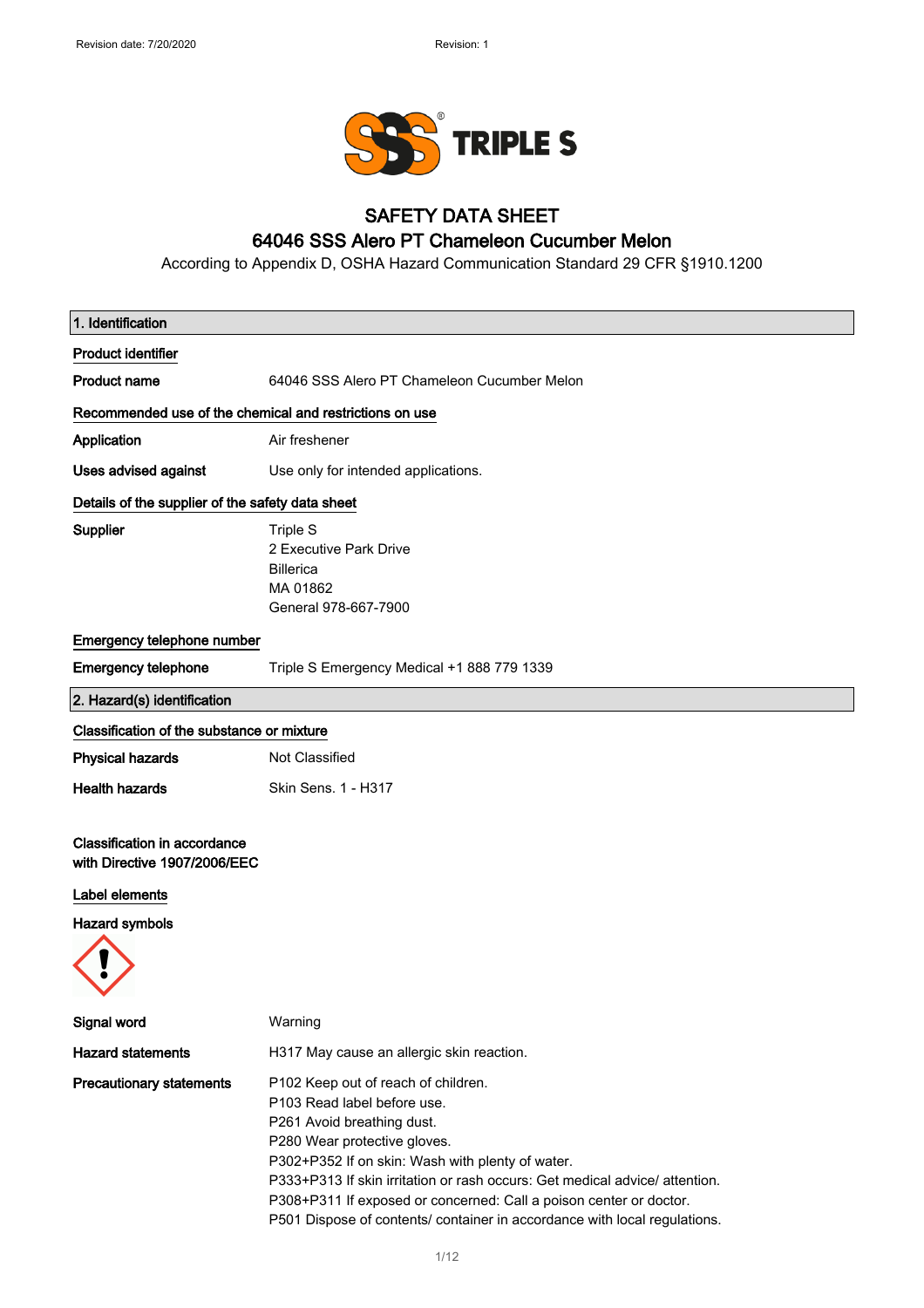Contains 2-Methyl-3-(p-isopropylphenyl)propionaldehyde, alpha-Amylcinnamaldehyde, Eucalyptus Oil (Eucalyptus Globulus Labille), Benzyl salicylate, Geraniol, alpha-Ionone

## Other hazards

This product does not contain any substances classified as PBT or vPvB.

| 3. Composition/information on ingredients                                                                       |          |
|-----------------------------------------------------------------------------------------------------------------|----------|
| <b>Mixtures</b>                                                                                                 |          |
| calcium sulfate semi hydrate                                                                                    | 30-60%   |
| CAS number: 10034-76-1                                                                                          |          |
|                                                                                                                 |          |
| Aqua<br>CAS number: 7732-18-5                                                                                   | 10-30%   |
|                                                                                                                 |          |
| Polyethylene glycol mono (octylphenyl) ether                                                                    | $1 - 5%$ |
| CAS number: 9036-19-5                                                                                           |          |
| ethyl acetoacetate                                                                                              | $1 - 5%$ |
| CAS number: 141-97-9                                                                                            |          |
|                                                                                                                 |          |
| <b>Diethyl Malonate</b>                                                                                         | $1 - 5%$ |
| CAS number: 105-53-3                                                                                            |          |
| dipropylene glycol methyl ether acetate                                                                         | $1 - 5%$ |
| CAS number: 88917-22-0                                                                                          |          |
|                                                                                                                 |          |
| A mixture of: cis-tetrahydro-2-isobutyl-4- methylpyran-4-ol;<br>trans-tetrahydro-2-isobutyl-4- methylpyran-4-ol | $1 - 5%$ |
| CAS number: 63500-71-0                                                                                          |          |
|                                                                                                                 |          |
| 2-tert-Butylcyclohexyl acetate<br>CAS number: 88-41-5                                                           | $1 - 5%$ |
|                                                                                                                 |          |
| 2-Methyl-3-(p-isopropylphenyl)propionaldehyde                                                                   | $1 - 5%$ |
| CAS number: 103-95-7                                                                                            |          |
| alpha-Amylcinnamaldehyde                                                                                        | $1 - 5%$ |
| CAS number: 122-40-7                                                                                            |          |
|                                                                                                                 |          |
| Eucalyptus Oil (Eucalyptus Globulus Labille)                                                                    | $<$ 1%   |
| CAS number: 8000-48-4                                                                                           |          |
| Citronellol                                                                                                     | $<$ 1%   |
| CAS number: 106-22-9                                                                                            |          |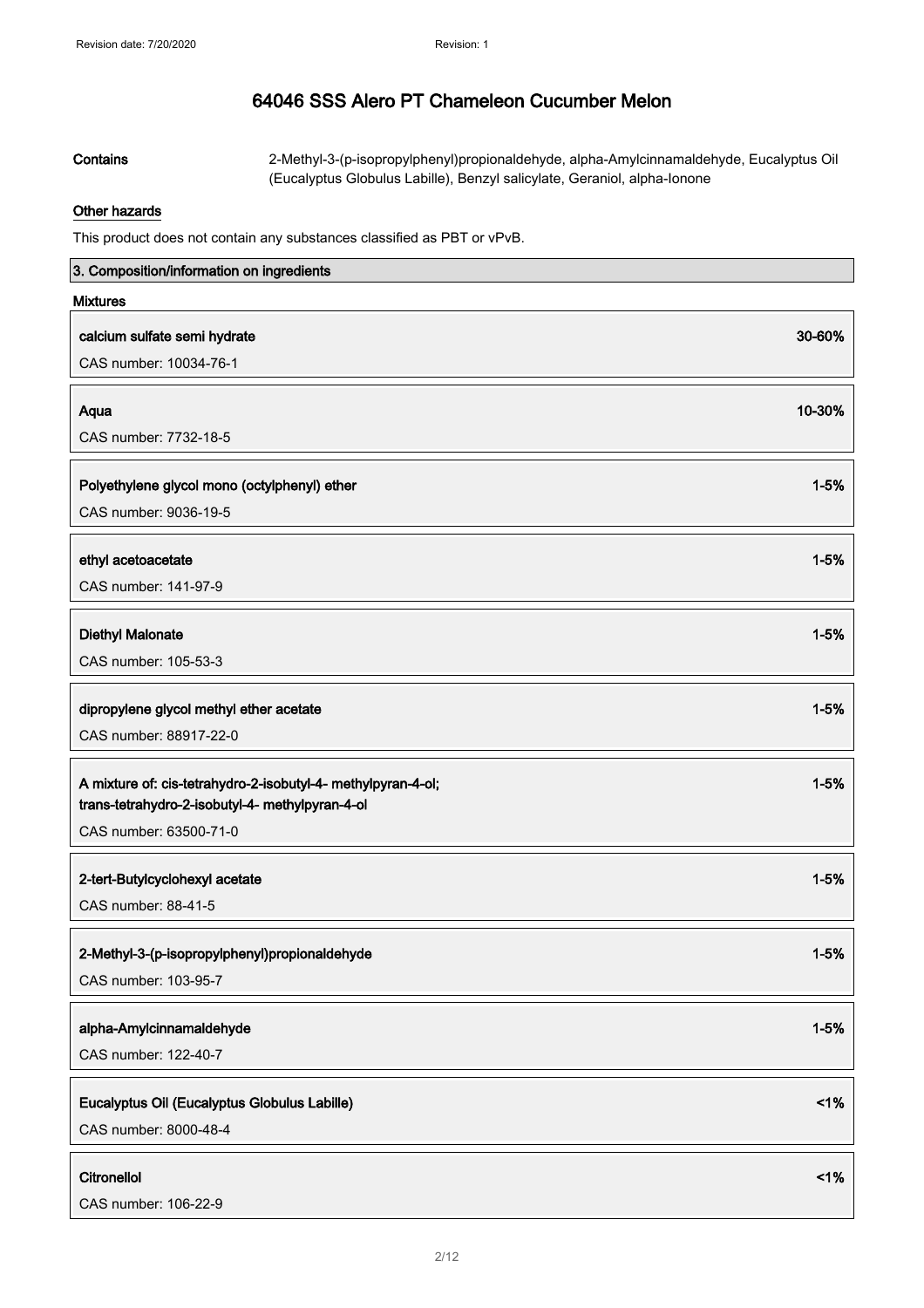| Carrageenan<br>CAS number: 9000-07-1               | 1% |
|----------------------------------------------------|----|
| triethylene glycol<br>CAS number: 112-27-6         | 1% |
| Linalool<br>CAS number: 78-70-6                    | 1% |
| Benzyl salicylate<br>CAS number: 118-58-1          | 1% |
| Bornan-2-one<br>CAS number: 76-22-2                | 1% |
| 2,6-di-tert-butyl-p-cresol<br>CAS number: 128-37-0 | 1% |
| benzyl benzoate<br>CAS number: 120-51-4            | 1% |
| Geraniol<br>CAS number: 106-24-1                   | 1% |
| 2-Phenoxyethyl isobutyrate<br>CAS number: 103-60-6 | 1% |
| p-methoxybenzaldehyde<br>CAS number: 123-11-5      | 1% |
| triacetin<br>CAS number: 102-76-1                  | 1% |
| Eucalyptol<br>CAS number: 470-82-6                 | 1% |
| alpha-lonone<br>CAS number: 127-41-3               | 1% |
| 4. First-aid measures                              |    |

## Description of first aid measures

General information Get medical attention immediately. Show this Safety Data Sheet to the medical personnel.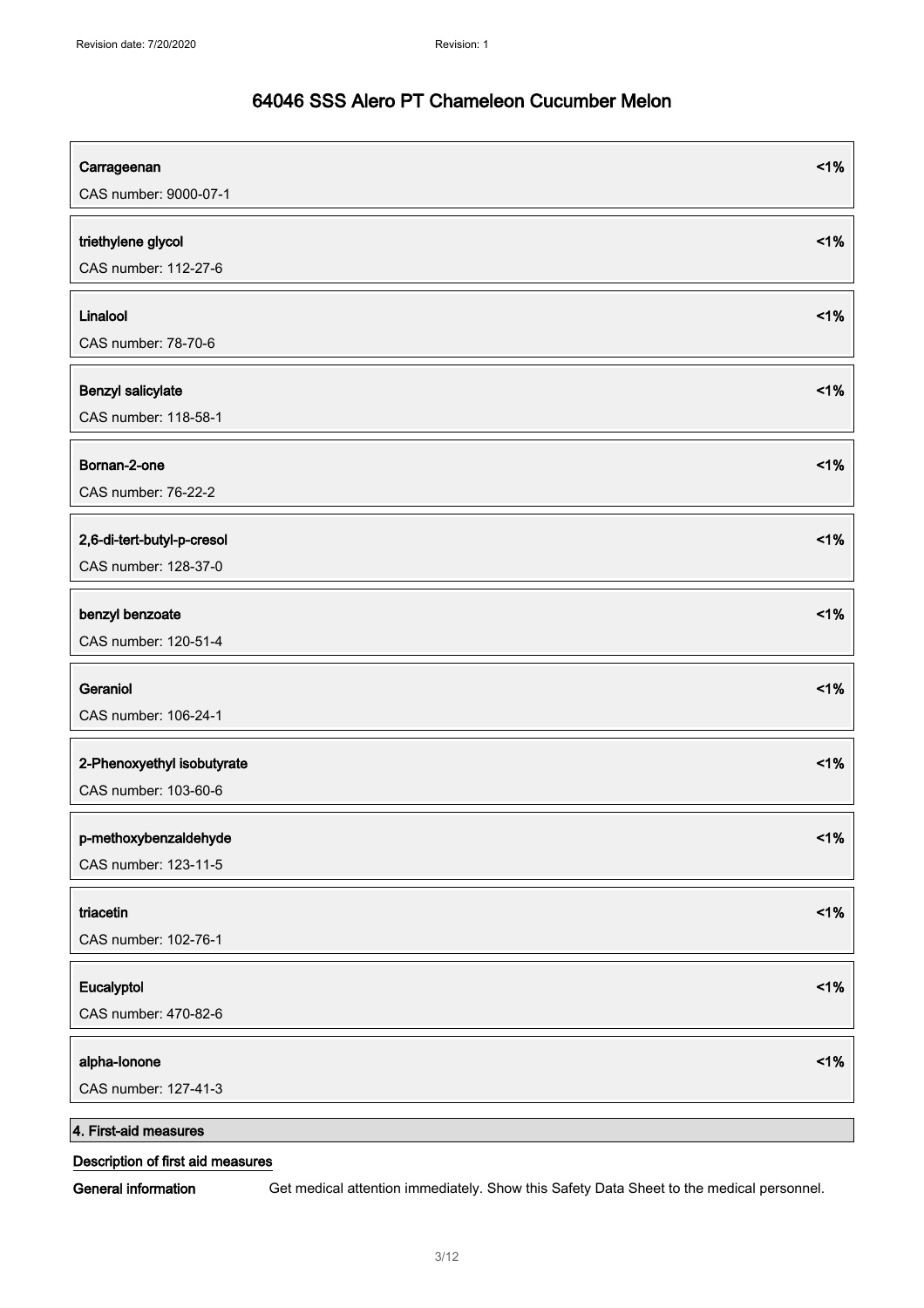| Inhalation                                                  | Remove affected person from source of contamination. Move affected person to fresh air and<br>keep warm and at rest in a position comfortable for breathing. Maintain an open airway.<br>Loosen tight clothing such as collar, tie or belt. When breathing is difficult, properly trained<br>personnel may assist affected person by administering oxygen. Place unconscious person on<br>their side in the recovery position and ensure breathing can take place.                                                                                                                                                                                                                                                 |  |
|-------------------------------------------------------------|--------------------------------------------------------------------------------------------------------------------------------------------------------------------------------------------------------------------------------------------------------------------------------------------------------------------------------------------------------------------------------------------------------------------------------------------------------------------------------------------------------------------------------------------------------------------------------------------------------------------------------------------------------------------------------------------------------------------|--|
| Ingestion                                                   | Rinse mouth thoroughly with water. Remove any dentures. Give a few small glasses of water<br>or milk to drink. Stop if the affected person feels sick as vomiting may be dangerous. Do not<br>induce vomiting unless under the direction of medical personnel. If vomiting occurs, the head<br>should be kept low so that vomit does not enter the lungs. Never give anything by mouth to an<br>unconscious person. Move affected person to fresh air and keep warm and at rest in a<br>position comfortable for breathing. Place unconscious person on their side in the recovery<br>position and ensure breathing can take place. Maintain an open airway. Loosen tight clothing<br>such as collar, tie or belt. |  |
| <b>Skin Contact</b>                                         | It is important to remove the substance from the skin immediately. In the event of any<br>sensitization symptoms developing, ensure further exposure is avoided. Remove<br>contamination with soap and water or recognized skin cleansing agent. Get medical attention<br>if symptoms are severe or persist after washing.                                                                                                                                                                                                                                                                                                                                                                                         |  |
| Eye contact                                                 | Rinse immediately with plenty of water. Remove any contact lenses and open eyelids wide<br>apart. Continue to rinse for at least 10 minutes.                                                                                                                                                                                                                                                                                                                                                                                                                                                                                                                                                                       |  |
| <b>Protection of first aiders</b>                           | First aid personnel should wear appropriate protective equipment during any rescue.                                                                                                                                                                                                                                                                                                                                                                                                                                                                                                                                                                                                                                |  |
| Most important symptoms and effects, both acute and delayed |                                                                                                                                                                                                                                                                                                                                                                                                                                                                                                                                                                                                                                                                                                                    |  |
| <b>General information</b>                                  | See Section 11 for additional information on health hazards. The severity of the symptoms<br>described will vary dependent on the concentration and the length of exposure.                                                                                                                                                                                                                                                                                                                                                                                                                                                                                                                                        |  |
| Inhalation                                                  | Symptoms following overexposure may include the following: Irritation of nose, throat and<br>airway. Headache.                                                                                                                                                                                                                                                                                                                                                                                                                                                                                                                                                                                                     |  |
| Ingestion                                                   | May cause sensitization or allergic reactions in sensitive individuals.                                                                                                                                                                                                                                                                                                                                                                                                                                                                                                                                                                                                                                            |  |
| <b>Skin contact</b>                                         | May cause skin sensitization or allergic reactions in sensitive individuals. Prolonged contact<br>may cause dryness of the skin.                                                                                                                                                                                                                                                                                                                                                                                                                                                                                                                                                                                   |  |
| Eye contact                                                 | No specific symptoms known.                                                                                                                                                                                                                                                                                                                                                                                                                                                                                                                                                                                                                                                                                        |  |
|                                                             | Indication of immediate medical attention and special treatment needed                                                                                                                                                                                                                                                                                                                                                                                                                                                                                                                                                                                                                                             |  |
| Notes for the doctor                                        | Treat symptomatically. May cause sensitization or allergic reactions in sensitive individuals.                                                                                                                                                                                                                                                                                                                                                                                                                                                                                                                                                                                                                     |  |
| 5. Fire-fighting measures                                   |                                                                                                                                                                                                                                                                                                                                                                                                                                                                                                                                                                                                                                                                                                                    |  |
| <b>Extinguishing media</b>                                  |                                                                                                                                                                                                                                                                                                                                                                                                                                                                                                                                                                                                                                                                                                                    |  |
| Suitable extinguishing media                                | The product is not flammable. Extinguish with alcohol-resistant foam, carbon dioxide, dry<br>powder or water fog. Use fire-extinguishing media suitable for the surrounding fire.                                                                                                                                                                                                                                                                                                                                                                                                                                                                                                                                  |  |
| Unsuitable extinguishing<br>media                           | Do not use water jet as an extinguisher, as this will spread the fire.                                                                                                                                                                                                                                                                                                                                                                                                                                                                                                                                                                                                                                             |  |
| Special hazards arising from the substance or mixture       |                                                                                                                                                                                                                                                                                                                                                                                                                                                                                                                                                                                                                                                                                                                    |  |
| Specific hazards                                            | None known.                                                                                                                                                                                                                                                                                                                                                                                                                                                                                                                                                                                                                                                                                                        |  |
| <b>Hazardous combustion</b><br>products                     | Thermal decomposition or combustion products may include the following substances:<br>Harmful gases or vapors.                                                                                                                                                                                                                                                                                                                                                                                                                                                                                                                                                                                                     |  |
| <b>Advice for firefighters</b>                              |                                                                                                                                                                                                                                                                                                                                                                                                                                                                                                                                                                                                                                                                                                                    |  |
| Protective actions during<br>firefighting                   | Avoid breathing fire gases or vapors.                                                                                                                                                                                                                                                                                                                                                                                                                                                                                                                                                                                                                                                                              |  |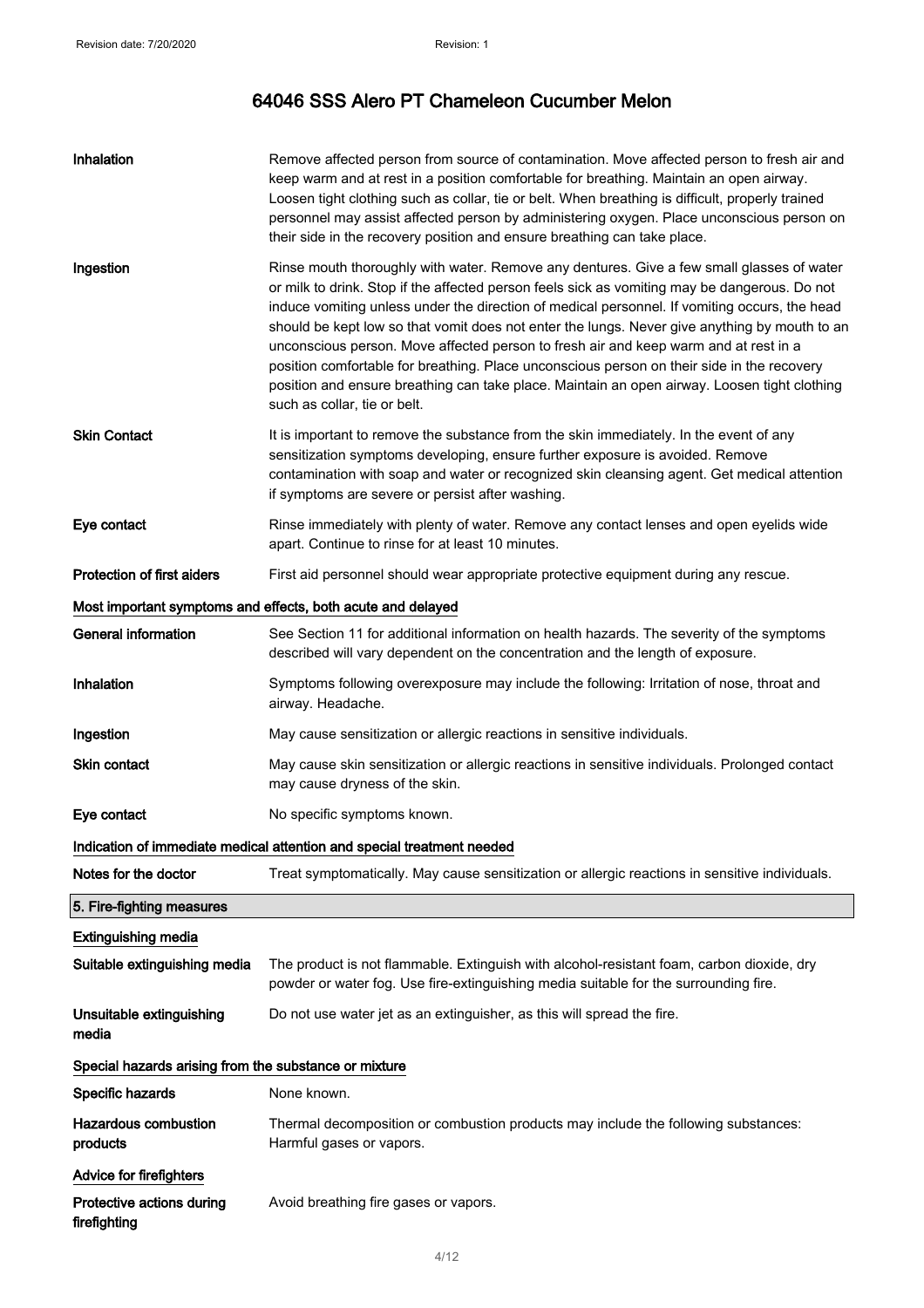| Special protective equipment<br>for firefighters             | Use protective equipment appropriate for surrounding materials. Standard Firefighter's<br>clothing including helmets, protective boots and gloves will provide a basic level of protection<br>for chemical incidents.                                                                                                                                                                                                                                                                                   |
|--------------------------------------------------------------|---------------------------------------------------------------------------------------------------------------------------------------------------------------------------------------------------------------------------------------------------------------------------------------------------------------------------------------------------------------------------------------------------------------------------------------------------------------------------------------------------------|
| 6. Accidental release measures                               |                                                                                                                                                                                                                                                                                                                                                                                                                                                                                                         |
|                                                              | Personal precautions, protective equipment and emergency procedures                                                                                                                                                                                                                                                                                                                                                                                                                                     |
| <b>Personal precautions</b>                                  | No action shall be taken without appropriate training or involving any personal risk. Wear<br>protective clothing as described in Section 8 of this safety data sheet. Follow precautions for<br>safe handling described in this safety data sheet. Ensure procedures and training for<br>emergency decontamination and disposal are in place. Avoid contact with skin and eyes.                                                                                                                        |
| <b>Environmental precautions</b>                             |                                                                                                                                                                                                                                                                                                                                                                                                                                                                                                         |
| <b>Environmental precautions</b>                             | Avoid discharge into drains or watercourses or onto the ground. Avoid discharge to the<br>aquatic environment.                                                                                                                                                                                                                                                                                                                                                                                          |
| Methods and material for containment and cleaning up         |                                                                                                                                                                                                                                                                                                                                                                                                                                                                                                         |
| Methods for cleaning up                                      | Wear protective clothing as described in Section 8 of this safety data sheet. Clear up spills<br>immediately and dispose of waste safely. Collect spillage with a shovel and broom, or similar<br>and reuse, if possible. Collect and place in suitable waste disposal containers and seal<br>securely. Flush contaminated area with plenty of water. Wash thoroughly after dealing with a<br>spillage. Dangerous for the environment. Do not empty into drains. For waste disposal, see<br>Section 13. |
| Reference to other sections                                  | For personal protection, see Section 8. See Section 11 for additional information on health<br>hazards. See Section 12 for additional information on ecological hazards. For waste disposal,<br>see Section 13.                                                                                                                                                                                                                                                                                         |
| 7. Handling and storage                                      |                                                                                                                                                                                                                                                                                                                                                                                                                                                                                                         |
| Precautions for safe handling                                |                                                                                                                                                                                                                                                                                                                                                                                                                                                                                                         |
| <b>Usage precautions</b>                                     | Read and follow manufacturer's recommendations. Wear protective clothing as described in<br>Section 8 of this safety data sheet. Keep away from food, drink and animal feeding stuffs.<br>Keep container tightly sealed when not in use. Avoid discharge to the aquatic environment.<br>Do not handle until all safety precautions have been read and understood.                                                                                                                                       |
| Advice on general<br>occupational hygiene                    | Wash promptly if skin becomes contaminated. Take off contaminated clothing and wash<br>before reuse. Wash contaminated clothing before reuse. Do not eat, drink or smoke when<br>using this product. Wash at the end of each work shift and before eating, smoking and using<br>the toilet.                                                                                                                                                                                                             |
| Conditions for safe storage, including any incompatibilities |                                                                                                                                                                                                                                                                                                                                                                                                                                                                                                         |
| <b>Storage precautions</b>                                   | Keep only in the original container. Keep container tightly closed, in a cool, well ventilated<br>place. Keep containers upright. Protect containers from damage.                                                                                                                                                                                                                                                                                                                                       |
| Storage class                                                | Miscellaneous hazardous material storage.                                                                                                                                                                                                                                                                                                                                                                                                                                                               |
| Specific end uses(s)                                         |                                                                                                                                                                                                                                                                                                                                                                                                                                                                                                         |
| Specific end use(s)                                          | The identified uses for this product are detailed in Section 1.                                                                                                                                                                                                                                                                                                                                                                                                                                         |
| 8. Exposure controls/Personal protection                     |                                                                                                                                                                                                                                                                                                                                                                                                                                                                                                         |
| <b>Control parameters</b><br>Occupational exposure limits    |                                                                                                                                                                                                                                                                                                                                                                                                                                                                                                         |

Bornan-2-one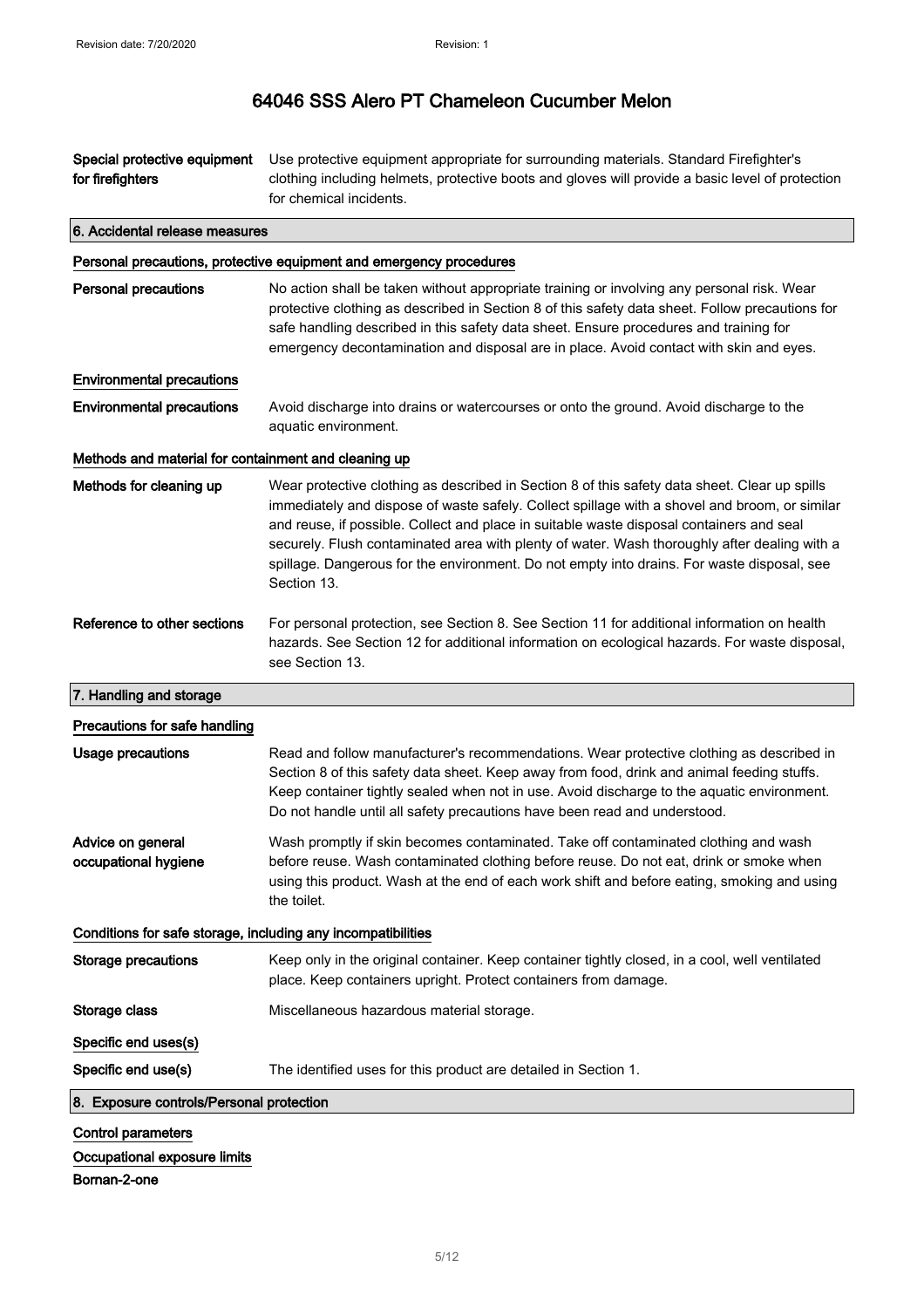Long-term exposure limit (8-hour TWA): ACGIH 2 ppm 12 mg/m<sup>3</sup> Short-term exposure limit (15-minute): ACGIH 3 ppm 19 mg/m<sup>3</sup> A4

Long-term exposure limit (8-hour TWA): OSHA 2 mg/m<sup>3</sup>

#### 2,6-di-tert-butyl-p-cresol

Long-term exposure limit (8-hour TWA): ACGIH 2 mg/m<sup>3</sup> inhalable fraction and vapor A4

ACGIH = American Conference of Governmental Industrial Hygienists. A4 = Not Classifiable as a Human Carcinogen. OSHA = Occupational Safety and Health Administration.

#### Ingredient

#### Bornan-2-one (CAS: 76-22-2)

Immediate danger to life and health 200 mg/m³

## Exposure controls

Protective equipment



| Appropriate engineering<br>controls | Provide adequate ventilation. Personal, workplace environment or biological monitoring may<br>be required to determine the effectiveness of the ventilation or other control measures and/or<br>the necessity to use respiratory protective equipment. Use process enclosures, local exhaust<br>ventilation or other engineering controls as the primary means to minimize worker exposure.<br>Personal protective equipment should only be used if worker exposure cannot be controlled<br>adequately by the engineering control measures. Ensure control measures are regularly<br>inspected and maintained. Ensure operatives are trained to minimize exposure.                                                                          |
|-------------------------------------|---------------------------------------------------------------------------------------------------------------------------------------------------------------------------------------------------------------------------------------------------------------------------------------------------------------------------------------------------------------------------------------------------------------------------------------------------------------------------------------------------------------------------------------------------------------------------------------------------------------------------------------------------------------------------------------------------------------------------------------------|
| Eye/face protection                 | Eyewear complying with an approved standard should be worn if a risk assessment indicates<br>eye contact is possible. Personal protective equipment for eye and face protection should<br>comply with OSHA 1910.133.                                                                                                                                                                                                                                                                                                                                                                                                                                                                                                                        |
| Hand protection                     | Chemical-resistant, impervious gloves complying with an approved standard should be worn if<br>a risk assessment indicates skin contact is possible. The most suitable glove should be<br>chosen in consultation with the glove supplier/manufacturer, who can provide information<br>about the breakthrough time of the glove material. To protect hands from chemicals, gloves<br>should comply with OSHA 1910.138 and be demonstrated to be impervious to the chemical<br>and resist degradation. Considering the data specified by the glove manufacturer, check<br>during use that the gloves are retaining their protective properties and change them as soon<br>as any deterioration is detected. Frequent changes are recommended. |
| Other skin and body<br>protection   | Appropriate footwear and additional protective clothing complying with an approved standard<br>should be worn if a risk assessment indicates skin contamination is possible.                                                                                                                                                                                                                                                                                                                                                                                                                                                                                                                                                                |
| Hygiene measures                    | Provide eyewash station and safety shower. Contaminated work clothing should not be<br>allowed out of the workplace. Wash contaminated clothing before reuse. Clean equipment<br>and the work area every day. Good personal hygiene procedures should be implemented.<br>Wash at the end of each work shift and before eating, smoking and using the toilet. When<br>using do not eat, drink or smoke. Preventive industrial medical examinations should be carried<br>out. Warn cleaning personnel of any hazardous properties of the product.                                                                                                                                                                                             |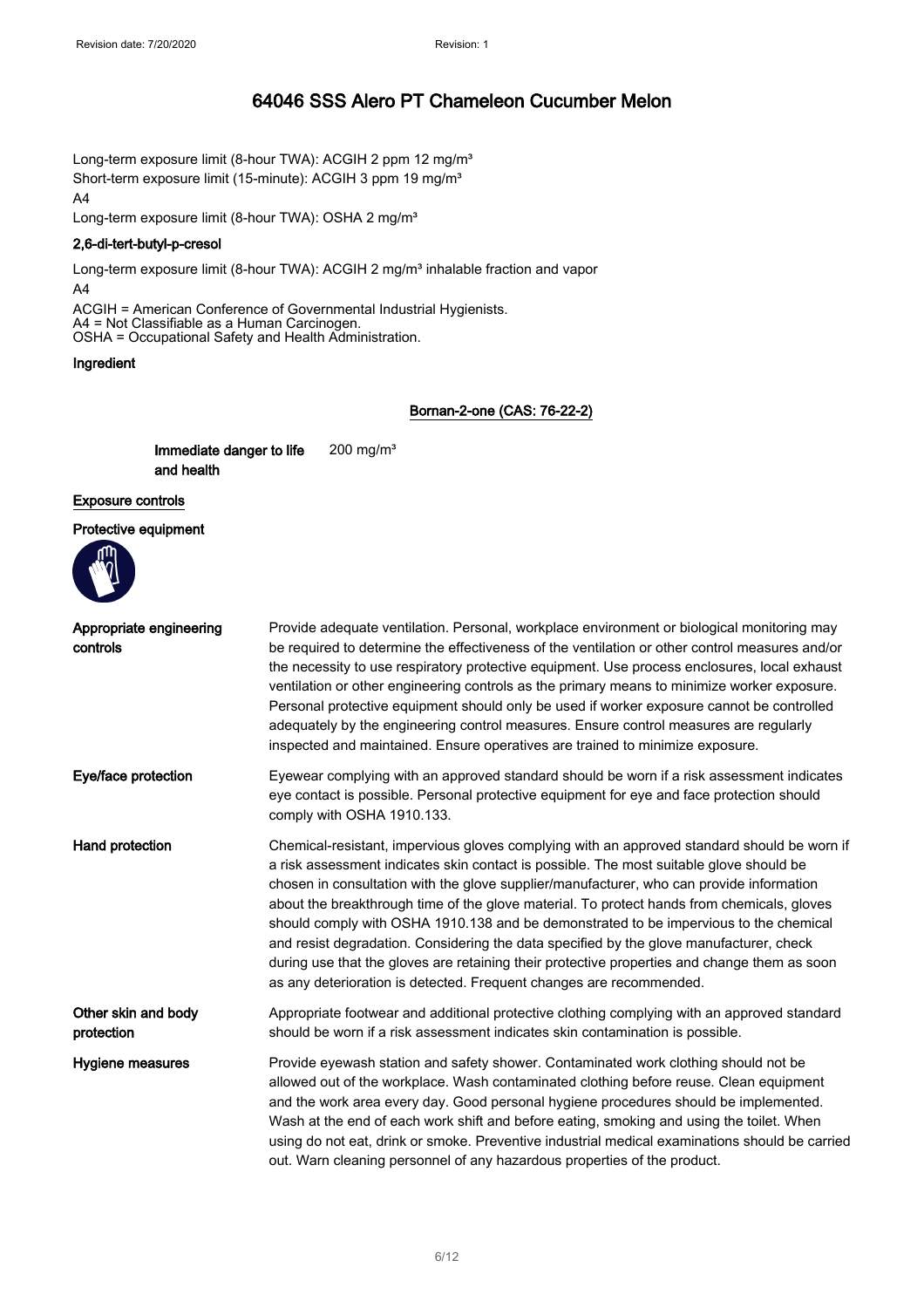| Respiratory protection                    | Respiratory protection complying with an approved standard should be worn if a risk<br>assessment indicates inhalation of contaminants is possible. Ensure all respiratory protective<br>equipment is suitable for its intended use and is NIOSH approved. Check that the respirator<br>fits tightly and the filter is changed regularly. Gas and combination filter cartridges should<br>comply with OSHA 1910.134. Full face mask respirators with replaceable filter cartridges<br>should comply with OSHA 1910.134. Half mask and quarter mask respirators with replaceable<br>filter cartridges should comply with OSHA 1910.134. |
|-------------------------------------------|----------------------------------------------------------------------------------------------------------------------------------------------------------------------------------------------------------------------------------------------------------------------------------------------------------------------------------------------------------------------------------------------------------------------------------------------------------------------------------------------------------------------------------------------------------------------------------------------------------------------------------------|
| <b>Environmental exposure</b><br>controls | Keep container tightly sealed when not in use. Emissions from ventilation or work process<br>equipment should be checked to ensure they comply with the requirements of environmental<br>protection legislation.                                                                                                                                                                                                                                                                                                                                                                                                                       |

## 9. Physical and chemical properties

| Information on basic physical and chemical properties |                                                                                                                        |
|-------------------------------------------------------|------------------------------------------------------------------------------------------------------------------------|
| Appearance                                            | Solid.                                                                                                                 |
| Color                                                 | Light (or pale). Buff.                                                                                                 |
| Odor                                                  | Characteristic.                                                                                                        |
| Odor threshold                                        | Not determined.                                                                                                        |
| pH                                                    | Not applicable.                                                                                                        |
| <b>Melting point</b>                                  | Not determined.                                                                                                        |
| Initial boiling point and range                       | $>100^{\circ}$ C                                                                                                       |
| Flash point                                           | $>100^{\circ}$ C                                                                                                       |
| <b>Evaporation rate</b>                               | Not applicable.                                                                                                        |
| Flammability (solid, gas)                             | Not determined.                                                                                                        |
| Upper/lower flammability or<br>explosive limits       | Not determined.                                                                                                        |
| Vapor pressure                                        | 2 hPa @ 20°C                                                                                                           |
| <b>Relative density</b>                               | Not determined.                                                                                                        |
| Solubility(ies)                                       | Insoluble in water.                                                                                                    |
| <b>Partition coefficient</b>                          | Not determined.                                                                                                        |
| <b>Viscosity</b>                                      | Not applicable.                                                                                                        |
| Volatile organic compound                             | Not applicable.                                                                                                        |
| Organic solvents                                      | 19.9%                                                                                                                  |
| 10. Stability and reactivity                          |                                                                                                                        |
| Reactivity                                            | There are no known reactivity hazards associated with this product.                                                    |
| <b>Stability</b>                                      | Stable at normal ambient temperatures and when used as recommended. Stable under the<br>prescribed storage conditions. |
| Possibility of hazardous<br>reactions                 | No potentially hazardous reactions known.                                                                              |
| Conditions to avoid                                   | There are no known conditions that are likely to result in a hazardous situation.                                      |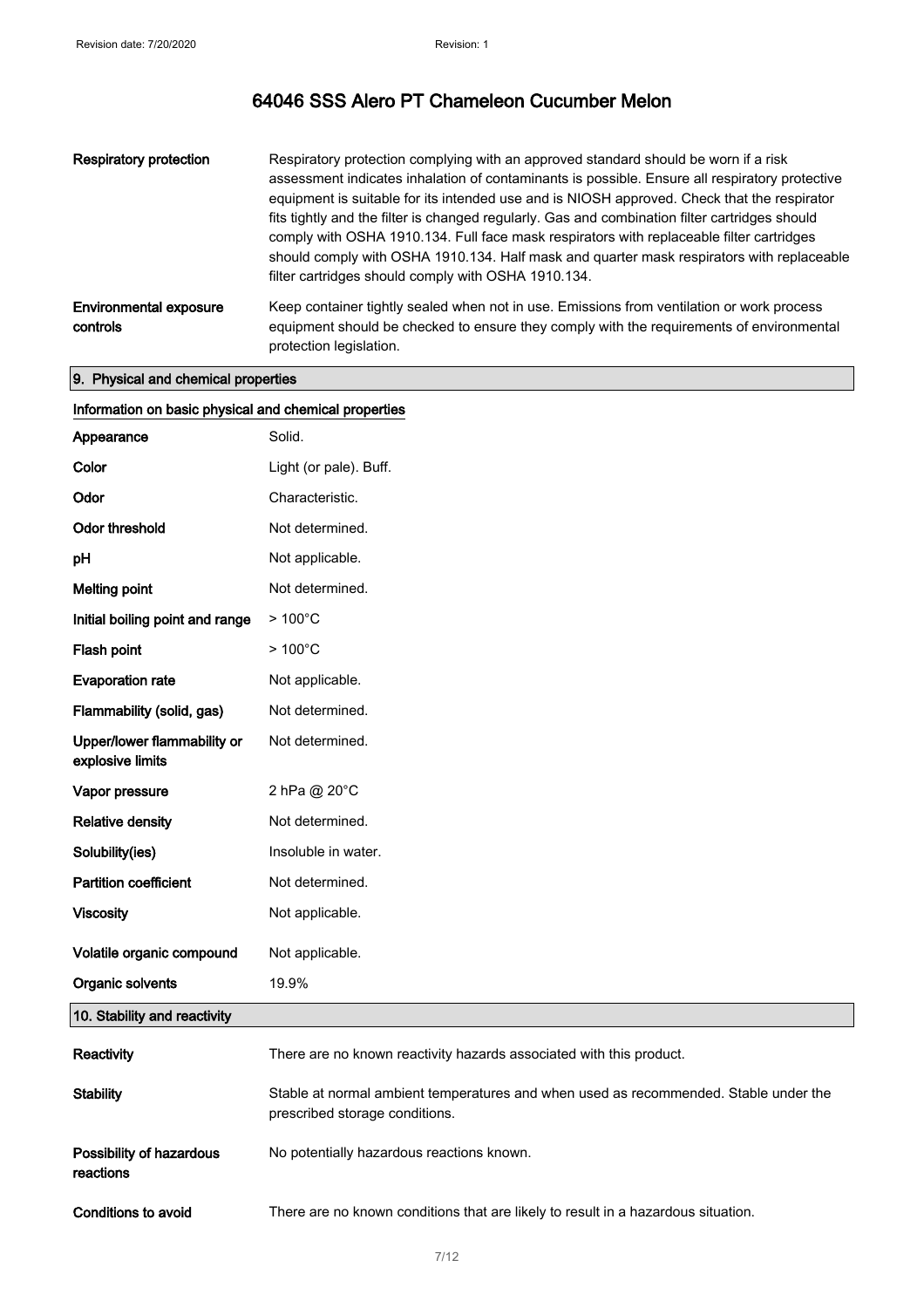| Materials to avoid                                                  | No specific material or group of materials is likely to react with the product to produce a<br>hazardous situation.                                                    |
|---------------------------------------------------------------------|------------------------------------------------------------------------------------------------------------------------------------------------------------------------|
| Hazardous decomposition<br>products                                 | Does not decompose when used and stored as recommended. Thermal decomposition or<br>combustion products may include the following substances: Harmful gases or vapors. |
| 11. Toxicological information                                       |                                                                                                                                                                        |
| Information on toxicological effects                                |                                                                                                                                                                        |
| Acute toxicity - oral                                               |                                                                                                                                                                        |
| Notes (oral LD <sub>50</sub> )                                      | Based on available data the classification criteria are not met.                                                                                                       |
| Acute toxicity - dermal<br>Notes (dermal LD <sub>50</sub> )         | Based on available data the classification criteria are not met.                                                                                                       |
| Acute toxicity - inhalation<br>Notes (inhalation LC <sub>50</sub> ) | Based on available data the classification criteria are not met.                                                                                                       |
| Skin corrosion/irritation<br>Animal data                            | Based on available data the classification criteria are not met.                                                                                                       |
| Serious eye damage/irritation<br>Serious eye damage/irritation      | Based on available data the classification criteria are not met.                                                                                                       |
| <b>Respiratory sensitization</b><br>Respiratory sensitization       | Based on available data the classification criteria are not met.                                                                                                       |
| Skin sensitization<br><b>Skin sensitization</b>                     | May cause skin sensitization or allergic reactions in sensitive individuals.                                                                                           |
| Germ cell mutagenicity<br>Genotoxicity - in vitro                   | Based on available data the classification criteria are not met.                                                                                                       |
| Carcinogenicity                                                     |                                                                                                                                                                        |
| Carcinogenicity                                                     | Based on available data the classification criteria are not met.                                                                                                       |
| <b>IARC</b> carcinogenicity                                         | Contains a substance which may be potentially carcinogenic. IARC Group 3 Not classifiable<br>as to its carcinogenicity to humans.                                      |
| Reproductive toxicity                                               |                                                                                                                                                                        |
| Reproductive toxicity - fertility                                   | Based on available data the classification criteria are not met.                                                                                                       |
| Reproductive toxicity -<br>development                              | Based on available data the classification criteria are not met.                                                                                                       |
| Specific target organ toxicity - single exposure                    |                                                                                                                                                                        |
| STOT - single exposure                                              | Not classified as a specific target organ toxicant after a single exposure.                                                                                            |
| Specific target organ toxicity - repeated exposure                  |                                                                                                                                                                        |
| STOT - repeated exposure                                            | Not classified as a specific target organ toxicant after repeated exposure.                                                                                            |
| <b>Aspiration hazard</b><br>Aspiration hazard                       | Not relevant. Solid.                                                                                                                                                   |
| <b>General information</b>                                          | The severity of the symptoms described will vary dependent on the concentration and the<br>length of exposure.                                                         |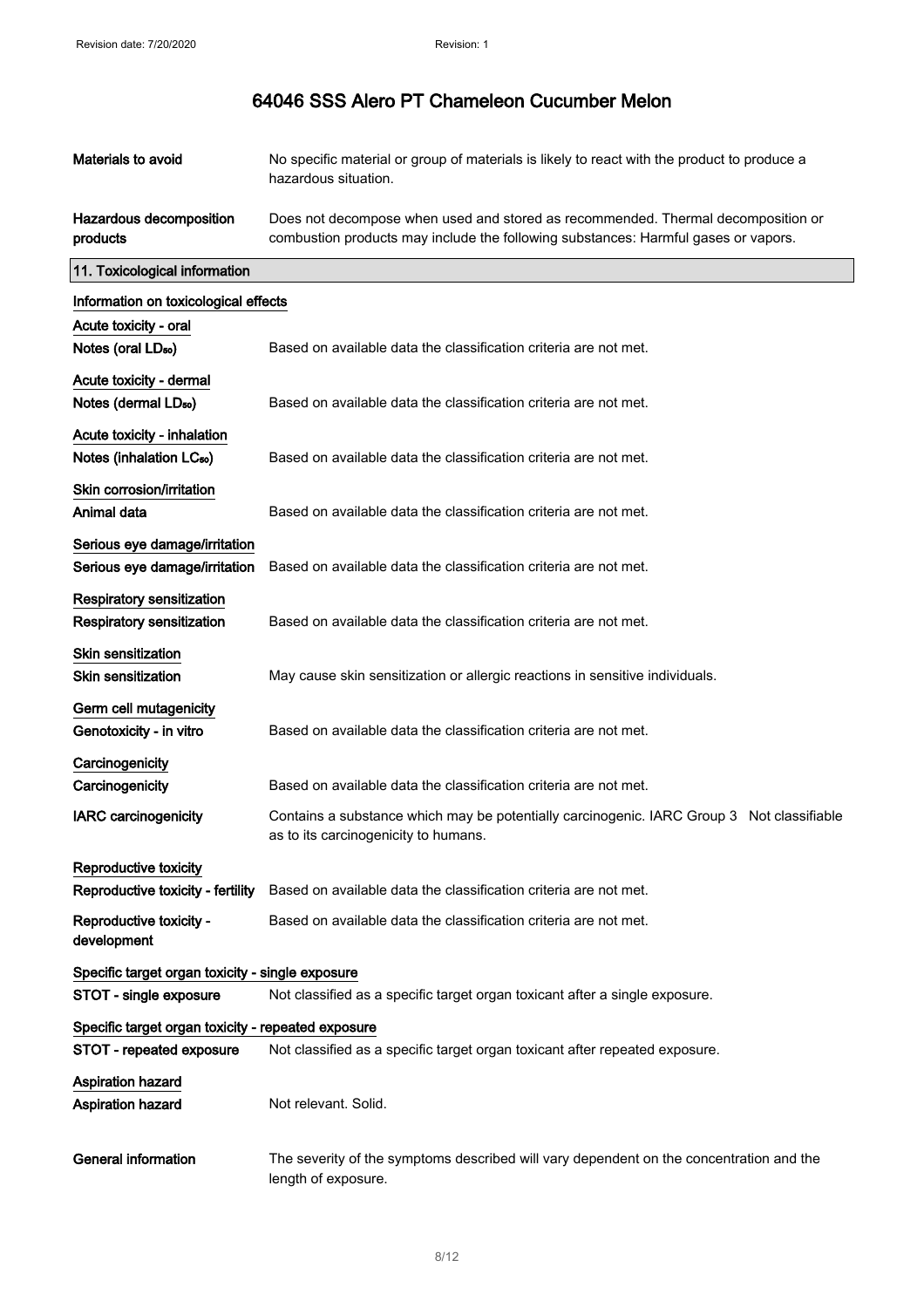| Inhalation                        | Symptoms following overexposure may include the following: Irritation of nose, throat and<br>airway. Headache.                                                                                                                                                                                                                                                                                                                                                                                                                                                                                                                                                                                                                                          |
|-----------------------------------|---------------------------------------------------------------------------------------------------------------------------------------------------------------------------------------------------------------------------------------------------------------------------------------------------------------------------------------------------------------------------------------------------------------------------------------------------------------------------------------------------------------------------------------------------------------------------------------------------------------------------------------------------------------------------------------------------------------------------------------------------------|
| Ingestion                         | May cause sensitization or allergic reactions in sensitive individuals.                                                                                                                                                                                                                                                                                                                                                                                                                                                                                                                                                                                                                                                                                 |
| <b>Skin Contact</b>               | May cause skin sensitization or allergic reactions in sensitive individuals. Prolonged contact<br>may cause dryness of the skin.                                                                                                                                                                                                                                                                                                                                                                                                                                                                                                                                                                                                                        |
| Eye contact                       | No specific symptoms known.                                                                                                                                                                                                                                                                                                                                                                                                                                                                                                                                                                                                                                                                                                                             |
| Route of exposure                 | Ingestion Inhalation Skin and/or eye contact                                                                                                                                                                                                                                                                                                                                                                                                                                                                                                                                                                                                                                                                                                            |
| <b>Target Organs</b>              | No specific target organs known.                                                                                                                                                                                                                                                                                                                                                                                                                                                                                                                                                                                                                                                                                                                        |
| <b>Medical considerations</b>     | Skin disorders and allergies.                                                                                                                                                                                                                                                                                                                                                                                                                                                                                                                                                                                                                                                                                                                           |
| 12. Ecological information        |                                                                                                                                                                                                                                                                                                                                                                                                                                                                                                                                                                                                                                                                                                                                                         |
| <b>Toxicity</b>                   | Aquatic Chronic 2 - H411 Toxic to aquatic life with long lasting effects.                                                                                                                                                                                                                                                                                                                                                                                                                                                                                                                                                                                                                                                                               |
| Persistence and degradability     |                                                                                                                                                                                                                                                                                                                                                                                                                                                                                                                                                                                                                                                                                                                                                         |
| Persistence and degradability     | The degradability of the product is not known.                                                                                                                                                                                                                                                                                                                                                                                                                                                                                                                                                                                                                                                                                                          |
| <b>Bioaccumulative potential</b>  |                                                                                                                                                                                                                                                                                                                                                                                                                                                                                                                                                                                                                                                                                                                                                         |
| <b>Bio-Accumulative Potential</b> | No data available on bioaccumulation.                                                                                                                                                                                                                                                                                                                                                                                                                                                                                                                                                                                                                                                                                                                   |
| <b>Partition coefficient</b>      | Not determined.                                                                                                                                                                                                                                                                                                                                                                                                                                                                                                                                                                                                                                                                                                                                         |
| Mobility in soil                  |                                                                                                                                                                                                                                                                                                                                                                                                                                                                                                                                                                                                                                                                                                                                                         |
| <b>Mobility</b>                   | No data available.                                                                                                                                                                                                                                                                                                                                                                                                                                                                                                                                                                                                                                                                                                                                      |
| Other adverse effects             |                                                                                                                                                                                                                                                                                                                                                                                                                                                                                                                                                                                                                                                                                                                                                         |
| Other adverse effects             | None known.                                                                                                                                                                                                                                                                                                                                                                                                                                                                                                                                                                                                                                                                                                                                             |
| 13. Disposal considerations       |                                                                                                                                                                                                                                                                                                                                                                                                                                                                                                                                                                                                                                                                                                                                                         |
| Waste treatment methods           |                                                                                                                                                                                                                                                                                                                                                                                                                                                                                                                                                                                                                                                                                                                                                         |
| <b>General information</b>        | The generation of waste should be minimized or avoided wherever possible. Reuse or recycle<br>products wherever possible. This material and its container must be disposed of in a safe<br>way. Disposal of this product, process solutions, residues and by-products should at all times<br>comply with the requirements of environmental protection and waste disposal legislation and<br>any local authority requirements. When handling waste, the safety precautions applying to<br>handling of the product should be considered. Care should be taken when handling emptied<br>containers that have not been thoroughly cleaned or rinsed out. Empty containers or liners<br>may retain some product residues and hence be potentially hazardous. |
| <b>Disposal methods</b>           | Dispose of surplus products and those that cannot be recycled via a licensed waste disposal<br>contractor. Waste, residues, empty containers, discarded work clothes and contaminated<br>cleaning materials should be collected in designated containers, labeled with their contents.<br>Incineration or landfill should only be considered when recycling is not feasible.                                                                                                                                                                                                                                                                                                                                                                            |
| 14. Transport information         |                                                                                                                                                                                                                                                                                                                                                                                                                                                                                                                                                                                                                                                                                                                                                         |
| General                           | The product is not covered by international regulations on the transport of dangerous goods<br>(IMDG, IATA, DOT).                                                                                                                                                                                                                                                                                                                                                                                                                                                                                                                                                                                                                                       |
| <b>UN Number</b>                  |                                                                                                                                                                                                                                                                                                                                                                                                                                                                                                                                                                                                                                                                                                                                                         |
|                                   |                                                                                                                                                                                                                                                                                                                                                                                                                                                                                                                                                                                                                                                                                                                                                         |
| UN No. (International)            | Not applicable.                                                                                                                                                                                                                                                                                                                                                                                                                                                                                                                                                                                                                                                                                                                                         |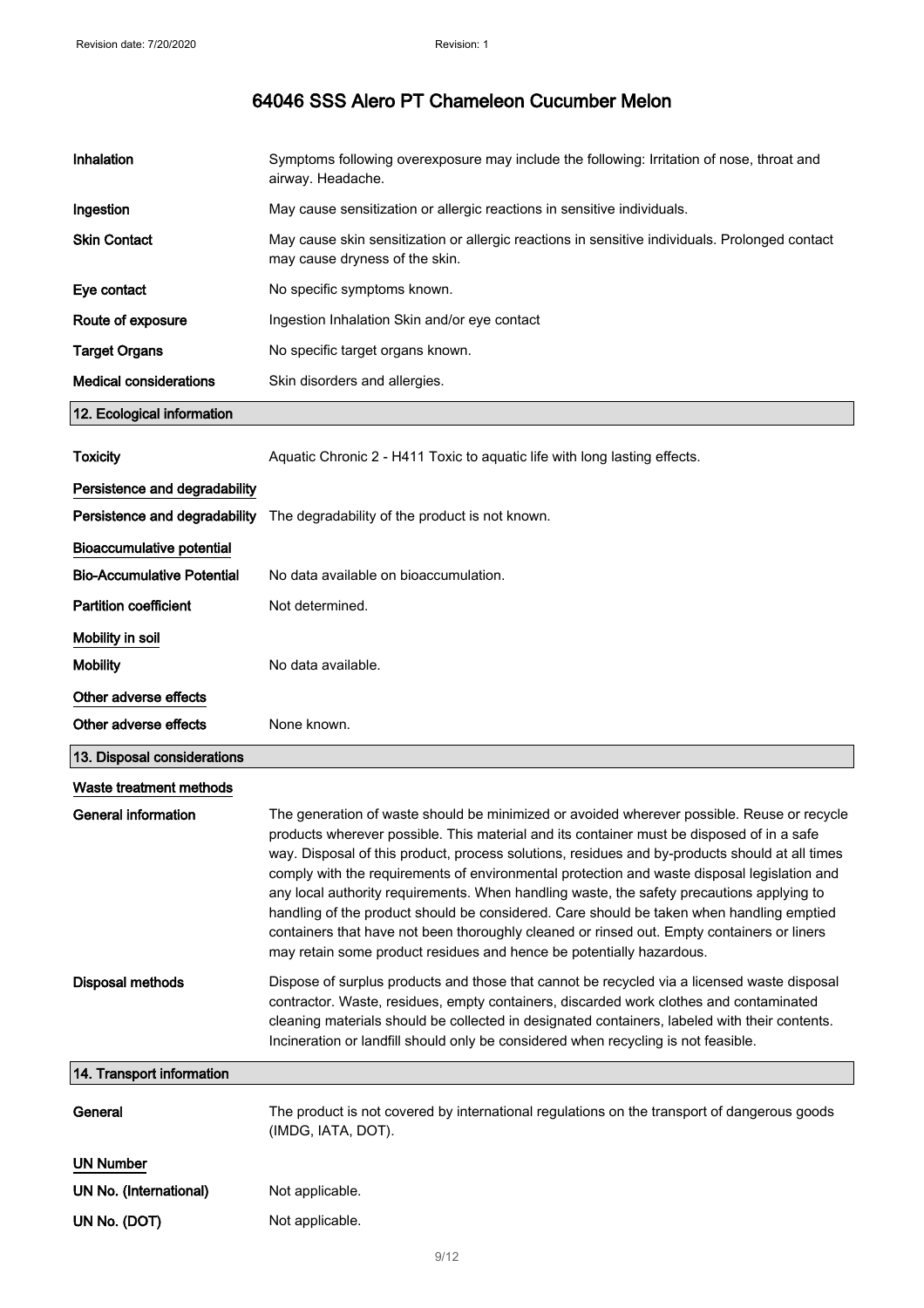| UN proper shipping name                                                        |                                                                                       |
|--------------------------------------------------------------------------------|---------------------------------------------------------------------------------------|
| Proper shipping name<br>(International)                                        | Not applicable.                                                                       |
| Proper shipping name (DOT)                                                     | Not applicable.                                                                       |
| Transport hazard class(es)                                                     |                                                                                       |
| <b>Transport Labels</b><br>(International)                                     | No transport warning sign required.                                                   |
| <b>DOT transport labels</b><br>No transport warning sign required.             |                                                                                       |
| Packing group                                                                  |                                                                                       |
| Packing group (International)                                                  | Not applicable.                                                                       |
| DOT packing group                                                              | Not applicable.                                                                       |
| <b>Environmental hazards</b>                                                   |                                                                                       |
| <b>Environmentally Hazardous Substance</b><br>No.                              |                                                                                       |
| Special precautions for user                                                   |                                                                                       |
| Not applicable.                                                                |                                                                                       |
| DOT reportable quantity                                                        | Not applicable.                                                                       |
| <b>DOT TIH Zone</b>                                                            | Not applicable.                                                                       |
| Transport in bulk according to<br>Annex II of MARPOL 73/78<br>and the IBC Code | Not applicable.                                                                       |
| 15. Regulatory information                                                     |                                                                                       |
| <b>US Federal Regulations</b>                                                  |                                                                                       |
|                                                                                | SARA Section 302 Extremely Hazardous Substances Tier II Threshold Planning Quantities |
| None of the ingredients are listed or exempt.                                  |                                                                                       |
| None of the ingredients are listed or exempt.                                  | CERCLA/Superfund, Hazardous Substances/Reportable Quantities (EPA)                    |
| None of the ingredients are listed or exempt.                                  | <b>SARA Extremely Hazardous Substances EPCRA Reportable Quantities</b>                |
|                                                                                |                                                                                       |

## SARA 313 Emission Reporting

None of the ingredients are listed or exempt.

### CAA Accidental Release Prevention

None of the ingredients are listed or exempt.

## FDA - Essential Chemical

None of the ingredients are listed or exempt.

## FDA - Precursor Chemical

None of the ingredients are listed or exempt.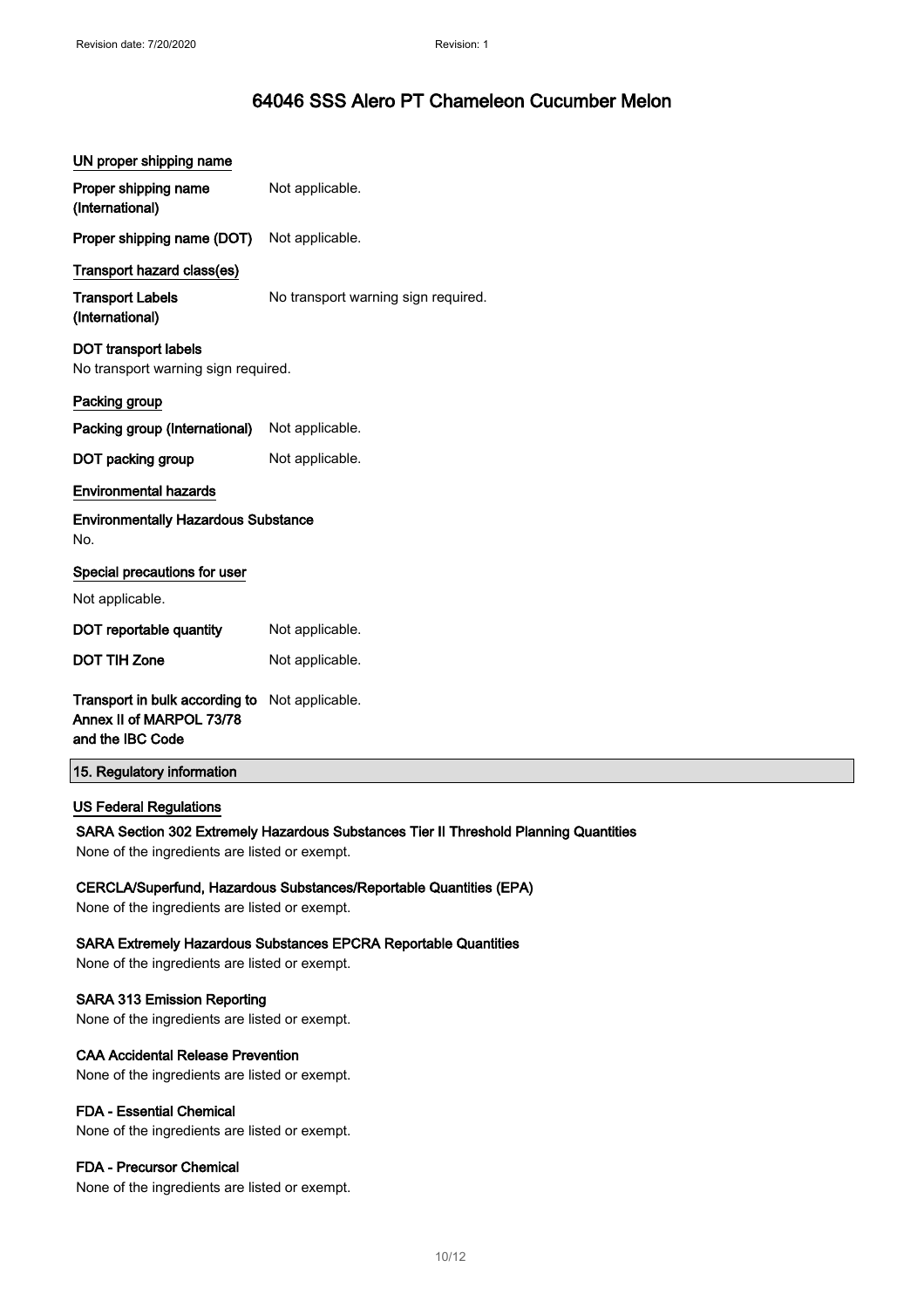SARA (311/312) Hazard Categories None of the ingredients are listed or exempt.

OSHA Highly Hazardous Chemicals None of the ingredients are listed or exempt.

### US State Regulations

California Proposition 65 Carcinogens and Reproductive Toxins None of the ingredients are listed or exempt.

California Air Toxics "Hot Spots" (A-I) None of the ingredients are listed or exempt.

California Air Toxics "Hot Spots" (A-II) None of the ingredients are listed or exempt.

California Directors List of Hazardous Substances

The following ingredients are listed or exempt:

Massachusetts "Right To Know" List The following ingredients are listed or exempt:

Rhode Island "Right To Know" List The following ingredients are listed or exempt:

Minnesota "Right To Know" List The following ingredients are listed or exempt:

New Jersey "Right To Know" List

The following ingredients are listed or exempt:

## Pennsylvania "Right To Know" List

The following ingredients are listed or exempt:

## Inventories

US - TSCA The following ingredients are listed or exempt:

#### US - TSCA 12(b) Export Notification

None of the ingredients are listed or exempt.

| 16. Other information     |                                                                                                     |
|---------------------------|-----------------------------------------------------------------------------------------------------|
| <b>Training advice</b>    | Read and follow manufacturer's recommendations. Only trained personnel should use this<br>material. |
| <b>Revision comments</b>  | This is the first issue.                                                                            |
| <b>Issued by</b>          | Compliance Lead                                                                                     |
| <b>Revision date</b>      | 7/20/2020                                                                                           |
| Revision                  | 1                                                                                                   |
| SDS No.                   | 5300                                                                                                |
| Hazard statements in full | H317 May cause an allergic skin reaction.                                                           |
| NFPA - health hazard      | No health hazards specifically noted for fire situations. (0)                                       |